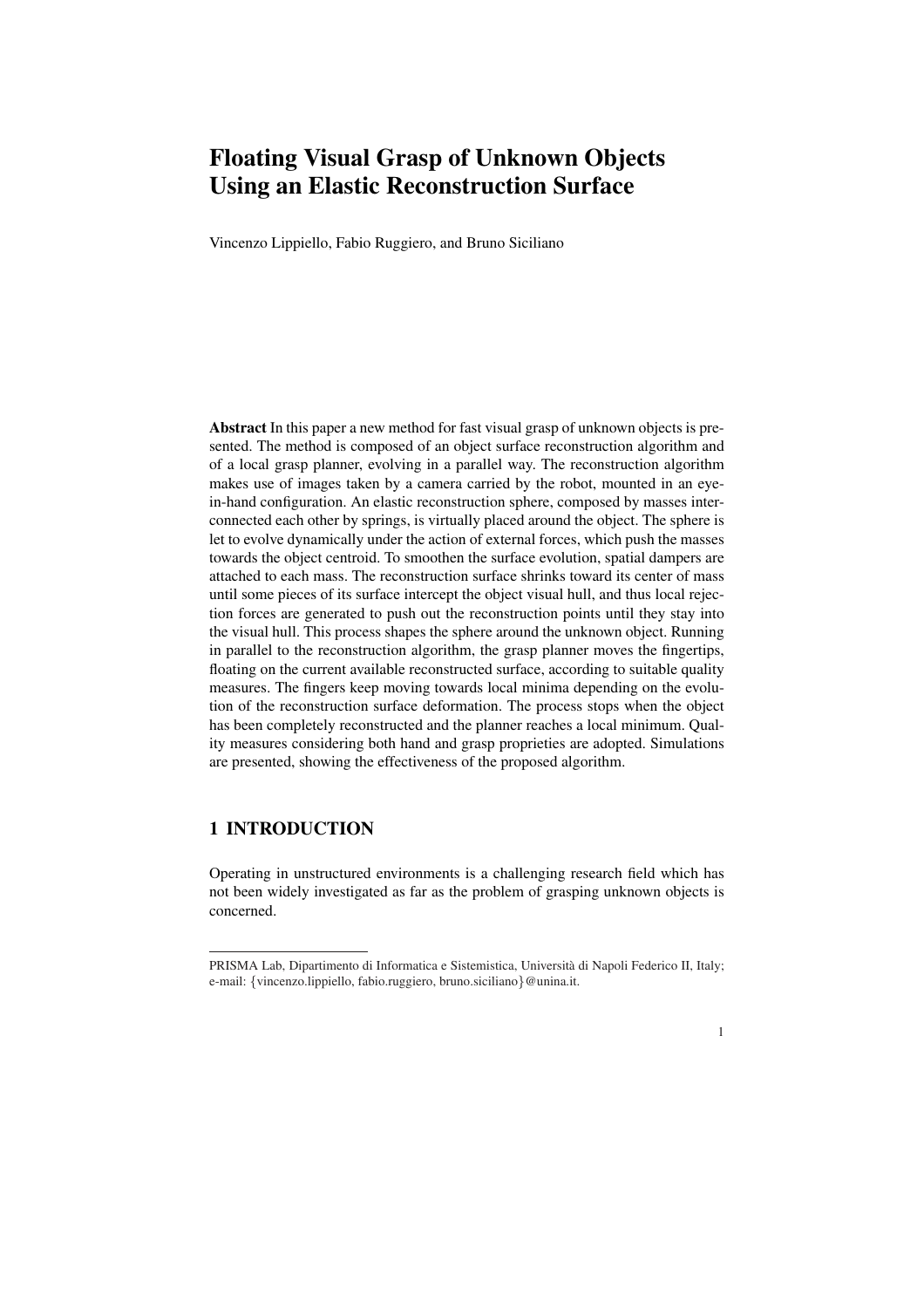Grasping and manipulation tasks, in general, require a priori knowledge about the object geometry. One of the first approaches to grasping in unknown environments can be found in [26], where visual control of grasping is performed employing visual information to track both object and fingers positions. A method to grasp an unknown object using information provided by a deformable contour model algorithm is proposed in [16]. In [25] an omnidirectional camera is used to recognize the shape of the unknown object while grasping is achieved on the basis of a grasping quality measure, using a soft-fingered hand.

From another point of view, it is straightforward to recognize that two main tasks have to be performed to achieve unknown objects grasping: object recognition/reconstruction and grasp planning.

In literature, different methods have been proposed to cope with 3D model reconstruction of unknown objects. The main differences lies in how the available object images are processed and on the algorithms used for object reconstruction. A number of algorithms can be classified under the so called *volumetric scene reconstruction* approach [6]. This category can be further divided into two main groups: the *shape from silhouettes* and the *shape from photo-consistency* algorithms. Another method, proposed in [24], considers a surface that moves towards the object under the influence of internal forces, produced by the surface itself, and external forces, given by the image data.

The finite-elements method is used in [5] to reconstruct both 2D and 3D object boundaries. Using an active contour model, data extracted from taken images are employed to generate a pressure force on the active contour that inflate or deflate the curve, making its behavior like a balloon.

A technique for computing a polyhedral representation of the *visual hull* [12] –the set of points in the space that are projected inside each image silhouette– is studied in [9]. Other approaches rely on the use of *apparent contours* [4, 19], where the reconstruction is based on the spatio-temporal analysis of deformable silhouettes.

On the other hand, grasp planning techniques rely upon the choice of grasp quality measures used to select suitable grasp points. Several quality measures proposed in the literature depend on the properties of the grasp matrix, that means on the grasp geometry; others are based on the area of the polygon created by the contact points, or on the external resistent wrench.

In [7] two generally optimal criteria are introduced, where the total finger force and the maximum finger force are considered, while in [15] simple geometric conditions to reach an optimal force closure grasp both in 2-D and in 3-D are found. The geometric properties of the grasp are also used in [13] to define quality measures, as well as suitable task ellipsoids in the wrench space of the object are proposed to evaluate grasp quality also with respect to the particular manipulation task.

Measures depending on the hand configurations [20] define a set of quality measures based on the evaluation of the capability of the hand to realize the optimal grasp. A rich survey of these grasp quality measures can be found in [22].

To plan a grasp for a particular robotic hand, quality measures depending both on grasp geometry and on hand configuration should be taken into account. Few papers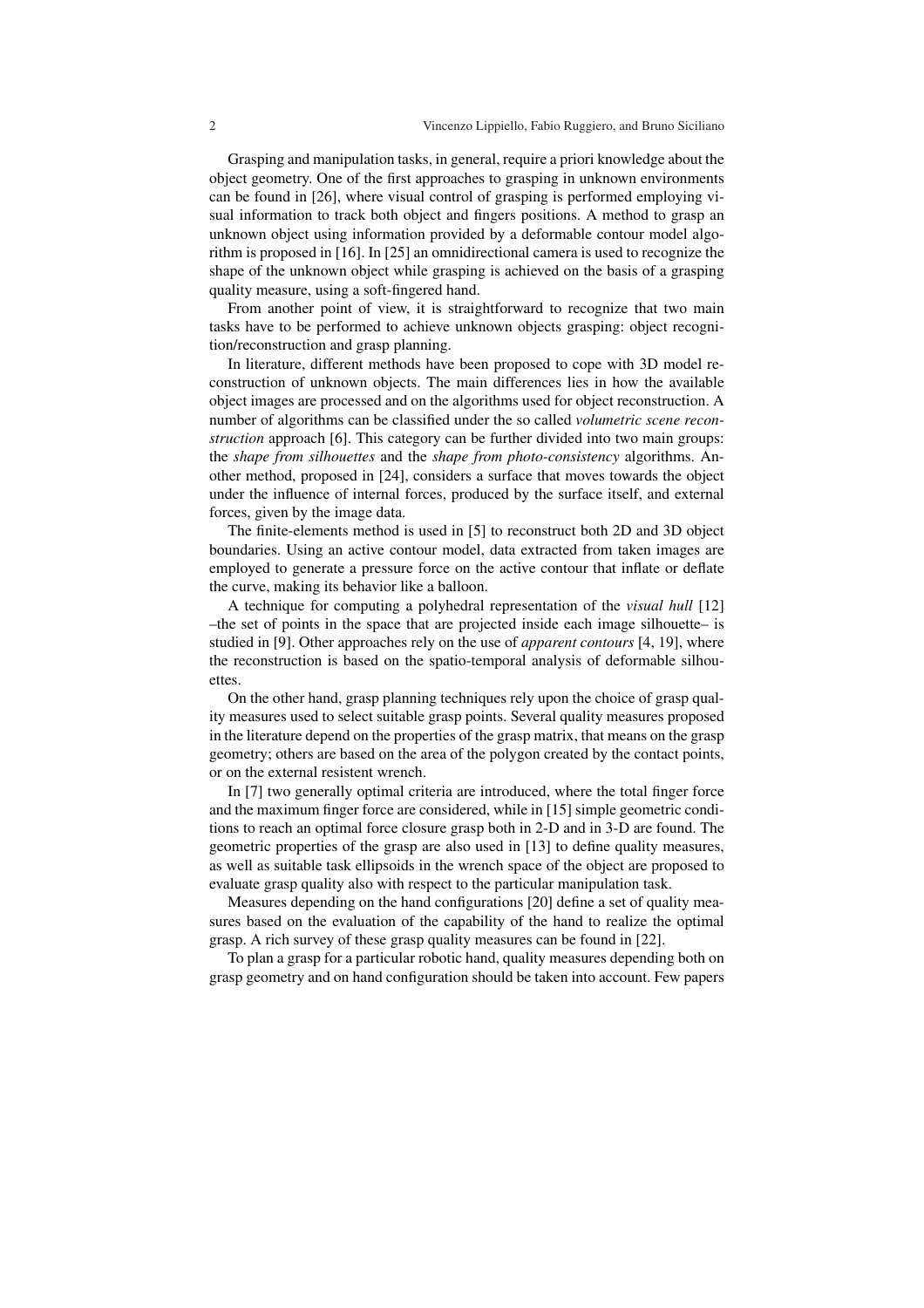address the problem of grasping an unknown object using a given robotic hand, able to reach the desired contact points in a dexterous configuration [1, 3, 8, 10, 11].

A grasp control task is considered in [17], where several controllers are combined to reach different wrench closure configurations, while in [18] grasp prototypes – generalization of example grasps– are used as starting points in a search for good grasps.

In this paper, a new method for fast visual grasping of unknown objects using a camera mounted on a robot in an eye-in-hand configuration is presented. This method is composed of an *object surface reconstruction algorithm* and of a *local grasp planner*, which evolve in a synchronized parallel way. The reconstruction algorithm makes use of images taken with a camera carried by the robot. First, a rough estimation of the object position and dimensions is performed, and an *elastic reconstruction surface* with a spherical shape is virtually placed around the object. Then, the fingertips of the robotic hand are suitably attached on it, at a suitable *floating safety distance*. The reconstruction surface is sampled by points, which are endowed with a virtual mass, and are interconnected with each other by means of virtual springs resulting in a cross reticulum. A virtual spatial damper is also considered to smoothen the motion of the surface sample points. During the reconstruction process, the elastic surface evolves in a dynamic way leaning to shrink on itself under the action of reticular elastic forces and external forces, pointing to the contours of the visual hull defined by the object silhouettes. For each mass, the external *compression forces* becomes *repulsive forces* along the outgoing direction with respect to the visual hull if the reconstruction point comes into the visual hull, while they return to be attractive when the point comes out of the visual hull. The amplitude of the external forces is progressively reduced during the chattering around the contour of the visual hull to guarantee that a dynamic equilibrium between external and elastic forces is quickly reached. The current reconstruction surface is buffered and made available, with a fixed sample time, to the planner. This moves the fingers, floating on this current available reconstructed surface at an imposed security distance, according to suitable quality measures. Due to the consequent motion floating effect around the object, the proposed method has been called *Floating Visual Grasp*. The fingertips keep moving toward a local minimum on the current reconstructed surface as long as it continues to change due to the updates provided by the reconstruction process. Quality measures considering both hand and grasp proprieties are adopted for the local planner: the directions of the finger motion leading toward grasp configurations that are not physically reachable or causing collisions or loss of hand manipulability are discarded. Moreover, a discretized version of the quality measure proposed in [15] is applied to the survived possible motion directions to select those leading toward an optimal (in a local sense) grasp configuration. Notice that many other quality measures may be chosen in substitution of those proposed in [15], without affecting the the proposed framework.

Due to the intrinsic smoothness and safety with respect to collisions of the planned trajectories, the execution of the grasp can also be executed in real-time during the trajectory generation. This allows the proposed algorithm to be used for kinematic control purposes.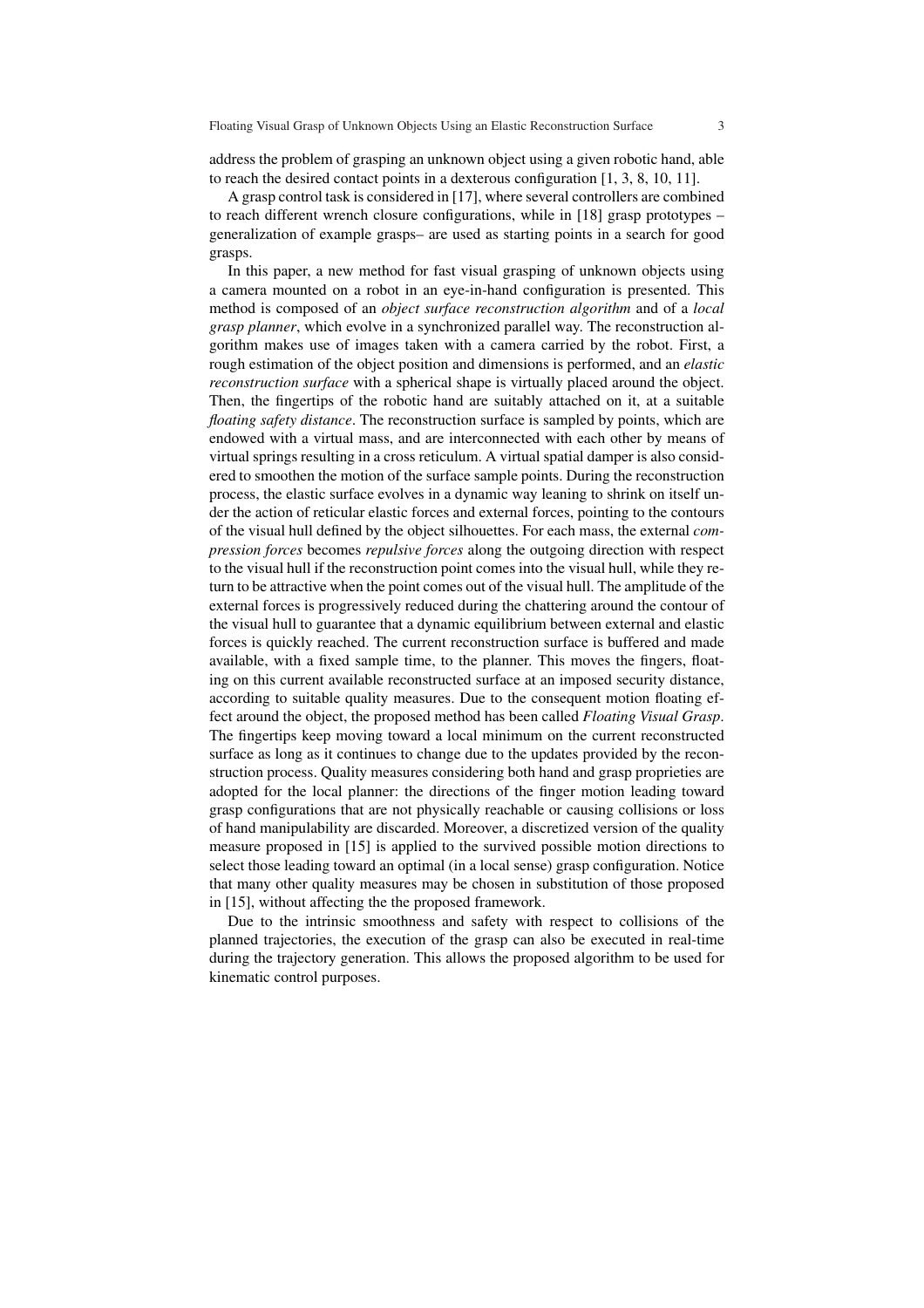Fig. 1 Block diagram of the visual grasp algorithm.



Simulations results are presented to show the performance of the proposed algorithm.

# 2 FLOATING VISUAL GRASP ALGORITHM

The block diagram in Fig. 1 shows the data flow and the main elaboration steps of the proposed visual grasp algorithm. The elaboration processes may be arranged into three main groups: some *preparation steps*, the *object surface reconstruction algorithm*, and the *local grasp planner*.

The preparation steps of the algorithm start with a detection algorithm, that is based on a classical blob analysis, to evaluate the presence of an object in the field of view of the camera. Successively, by holding the optical axis perpendicular to the plane where the object has been detected, the camera is moved until the optical axis intercepts the centroid of the object. At the end of this step, the camera is exactly over the unknown object and ready to start the image acquisition process. Moreover, during this step, a rough estimation of the object center of mass is evaluated using the centroid of the object shape extracted from some images.

The image acquisition stations are chosen as illustrated in Fig. 2, while the concerning image acquisition step is carried out as follows: 1) an image is acquired from the top of the object; 2) a subset of  $n_1$  images is taken from camera stations equally distributed over a circular path of radius  $r_1$ , with the optical axis of the camera pointing to the estimated center of the object and forming an angle  $\alpha_1$  with respect to the revolution axis  $z$ ; 3) a subset of  $n_2$  images is acquired as in 2), but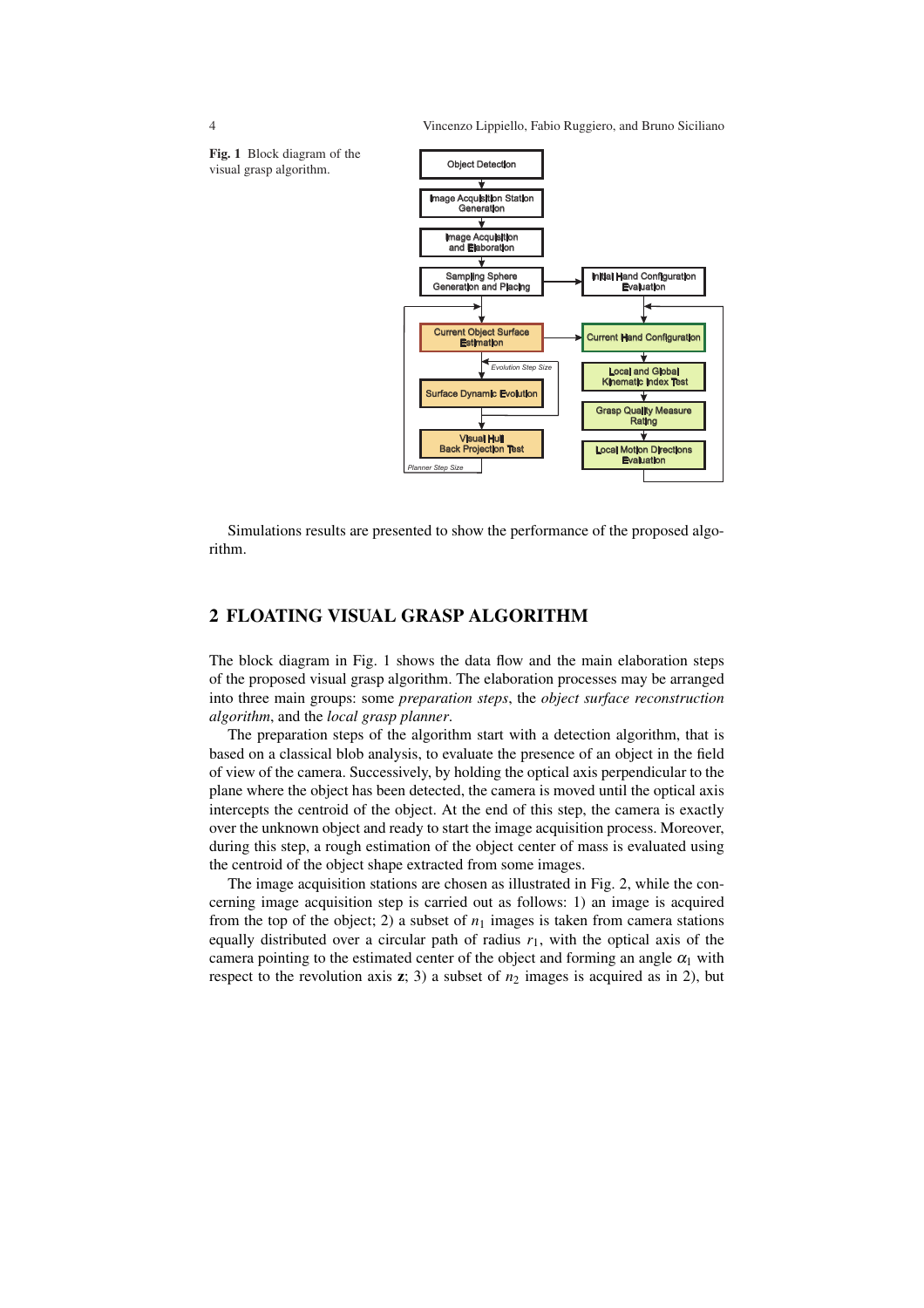Floating Visual Grasp of Unknown Objects Using an Elastic Reconstruction Surface 5

Fig. 2 Camera stations (bullets) and trajectories of the camera during image acquisition.



using a radius  $r_2$  and an angle  $\alpha_2$ . In the following, the total number of acquired images will be denoted as  $n = n_1 + n_2 + 1$ .

At this point, a blob analysis technique is employed to determine the silhouette of the object for each image. Each silhouette is also improved using suitable filtering techniques (e.g. dilatation and erosion iterative process) to reduce the effects of the image noise, and the centroid of the corresponding blob is evaluated. Then, the center of mass of the object, assuming homogeneous mass distribution, is estimated using a least-squares triangulation method.

On the basis of the dimension of each silhouette, the radius  $r<sub>s</sub>$  of a 3D spherical surface that may contain the object is estimated, adding a suitable safety margin to the object estimated dimension. Finally, the *reconstruction sphere* with radius *r<sup>s</sup>* , centered at the estimated center of mass of the object, and sampled with a number of  $n<sub>s</sub>$  points is built. The position of each sample on the sphere is chosen in a way to achieve an initial uniform distribution of the reconstruction points, avoiding a thickening of points around the two poles (north and south) of the sphere.

A virtual mass is associated to each sample point of the reconstruction spherical surface, and four links are imposed with the closest cross points interposing springs. The resulting elastic reconstruction surface is shown in Fig. 3, where it is noticeable that the links between the masses dived the sphere into a certain number of parallels and meridians.

The initial grasp configuration of the hand can be set on the basis of the initial reconstruction sphere. In this paper, a three-fingered hand and point contact type at the fingertips are considered. Hence, a direct correspondence between the position of a point on the sphere and the position of each finger of the hand can be assumed. Due to the symmetry of the sphere, an infinite number of grasp configurations, ensuring force-closure grasp, could be initially selected. To this purpose, it is well known that a three contact grasp of a sphere is force-closure if the contact points are 120° apart on the same plane (neglecting moments and transversal forces). Therefore, the plane parallel to the floor halving the sphere, corresponding to the parallel with the maximal area that is graspable with respect to the hand kinematics, is chosen. Finally, three points 120° apart are selected on this parallel according to the orientation of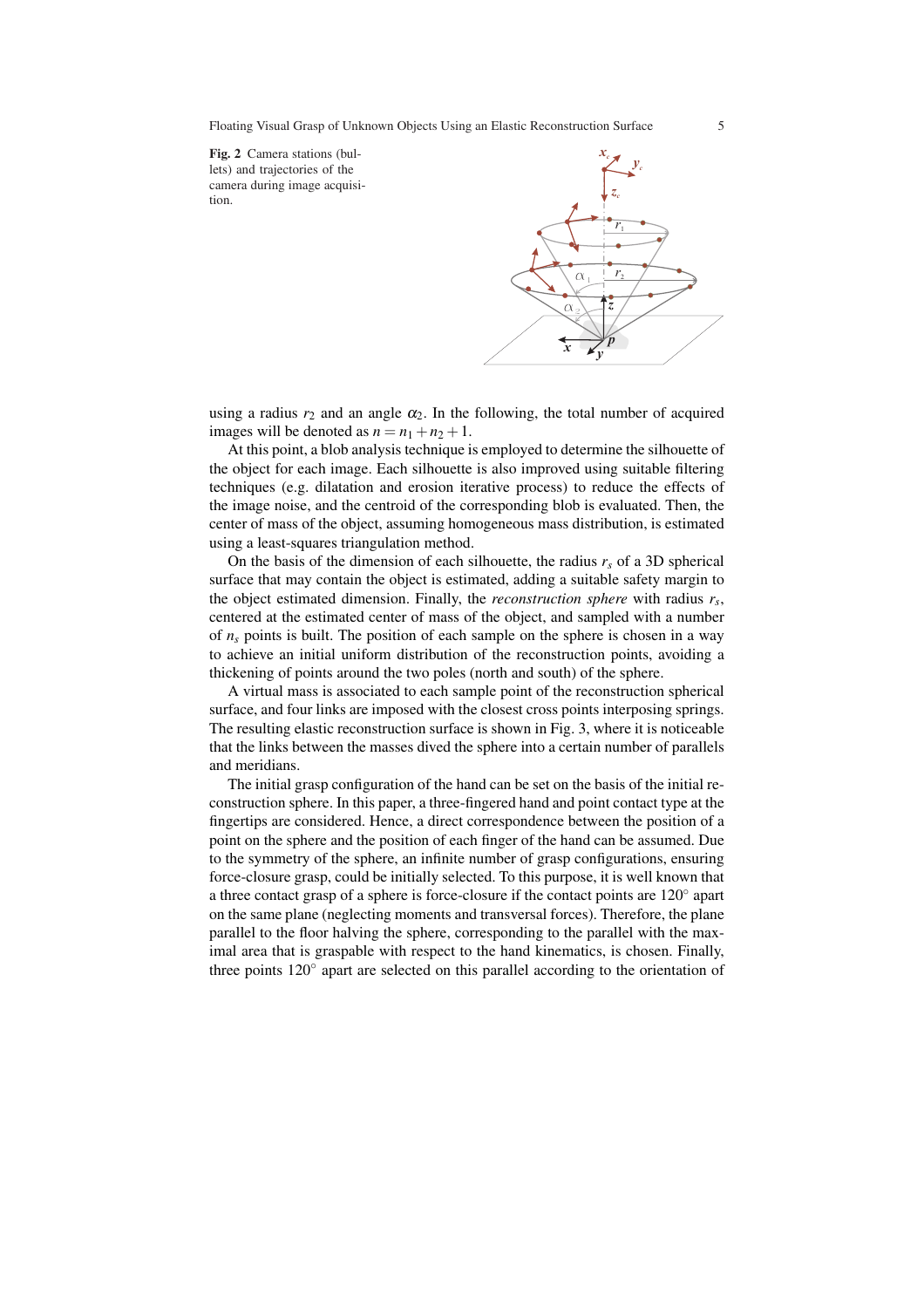Fig. 3 Elastic reconstruction sphere surrounding the object.



the major and minor axis of the silhouette observed from the station just over the object –the observation station characterized by an optical axis perpendicular to the parallels of the sphere–.

At this point, both the object model reconstruction process and the local planner start in parallel and cooperate to the final goal. In particular, as shown in Fig. 1, the reconstruction algorithm updates in real-time the estimation of the current reconstructed object surface, while the local planner, on the basis of the current estimation, computes the fingers trajectories toward the current local optimal configuration for the grasp. Notice that a force optimization algorithm, e.g. [2], could be used for a proper distribution of grip forces.

These two parallel processes are independent and can be allocated under two different threads and, in a multi-processor system, also on different CPUs. In other words, the proposed method exhibits an intrinsic capability to be run in parallel. More details of these two crucial steps are provided in the next two sections.

## 3 OBJECT SURFACE RECONSTRUCTION

The object surface reconstruction algorithm employed in this paper is an evolution of the method proposed in [14].

As described in the previous sections, from the set of *n* silhouettes of the object a reconstruction spherical surface is created and sampled by points. A virtual mass is associated to each sample point, and four links are imposed with the closest cross points with springs, resulting in a cross reticular topology for the reconstruction surface (see Fig. 4). The two poles of the sphere are connected with all the masses of the nearest parallel of the resulting spherical reticulum.

Each parallel of the sphere should have the same  $n_m$  number of points, corresponding to the number of meridian, allowing the construction of a cross reticulum fully linked. In other words, for each point, the existence of a couple of corresponding points on the closest parallels of the spherical grid is guaranteed. Without loss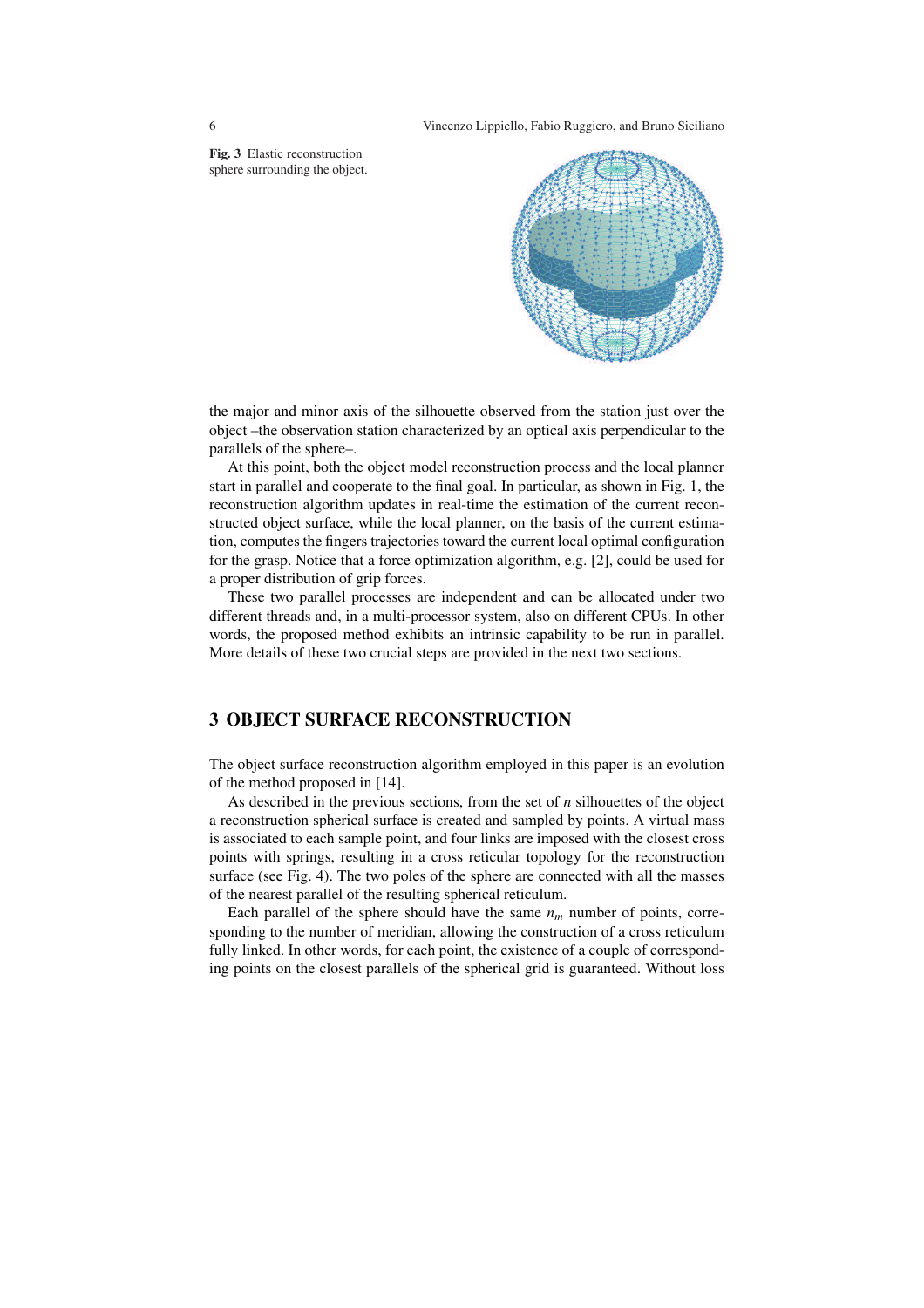Floating Visual Grasp of Unknown Objects Using an Elastic Reconstruction Surface 7



in generality, the number of parallels  $n_p$  is chosen equal to the number of meridians  $n_p = n_m = \sqrt{n_s - 2}$ . To avoid that the parallel nearest to the poles determines an unnecessary initial thickening of sample points around the poles, a suitable angular distribution of the parallels has been carried out, reducing (augmenting) the density of the parallels near the poles (equator).

The model of the system, defining the motion of each sample point of the reconstruction surface, is defined by the following dynamic equations:

$$
m\ddot{x}_{i,j} + b\dot{x}_{i,j} + k(4x_{i,j} - x_{i-1,j} - x_{i,j+1} - x_{i+1,j} - x_{i,j-1}) = f_{i,j},
$$
 (1)

for  $i = 1, \ldots, n_m$  and  $j = 1, \ldots, n_p$ , denoting with  $x_{i,j}$  the position in the workspace of the sampling point at the intersection of the *i*-th meridian with the *j*-th parallel –reticular position  $(i, j)$ –, with *m*, *k*, and *b* the mass associated to the point, the constant spring linking the point with its nearest four points of the cross of the reticulum, and the constant spatial damper, respectively. Notice that subscript  $i =$  $j = 0$  ( $i = n<sub>m</sub> + 1$  and  $j = n<sub>p</sub> + 1$ ) for the representation of the four nearest points in the reticulum corresponds to  $i = n_m$  and  $j = n_p$  ( $i = j = 1$ ), respectively.

The term  $f_{i,j}$  is the external force acting on the mass associated to the sample point  $(i, j)$ , attractive with respect to the border of the visual hull, which is progressively reduced once the corresponding point comes in or out from the visual hull:

$$
f_{i,j} = \alpha_{i,j}(t_{i,j}) F_a \mathbf{n}_{i,j}, \qquad (2)
$$

where  $n_{i,j}$  is the unit vector pointing from the current point  $(i, j)$  to the estimated centroid of the object, that defines the direction of the force, and  $\alpha_{i,j}(t_{i,j})F_a$  is the amplitude of the force. Also,  $F_a$  the maximum force module and  $\alpha_{i,j}(t_{i,j}) \in (-1,1]$ a discrete numerical sequence of scale factors defined as follow:

$$
\alpha_{i,j}(t_{i,j}) = -\varepsilon \alpha_{i,j}(t_{i,j}-1) \tag{3}
$$

where  $\varepsilon \in (0,1)$  (e.g.  $\varepsilon = 0.9$ ),  $\alpha_{i,j}(0) = 1$ , and  $t_{i,j} = 0, \dots, \infty$  is a discrete step time incremented every time the point  $(i, j)$  comes in or out of the visual hull.

The two poles have to be treated separately due to their topological peculiarity. The previous model becomes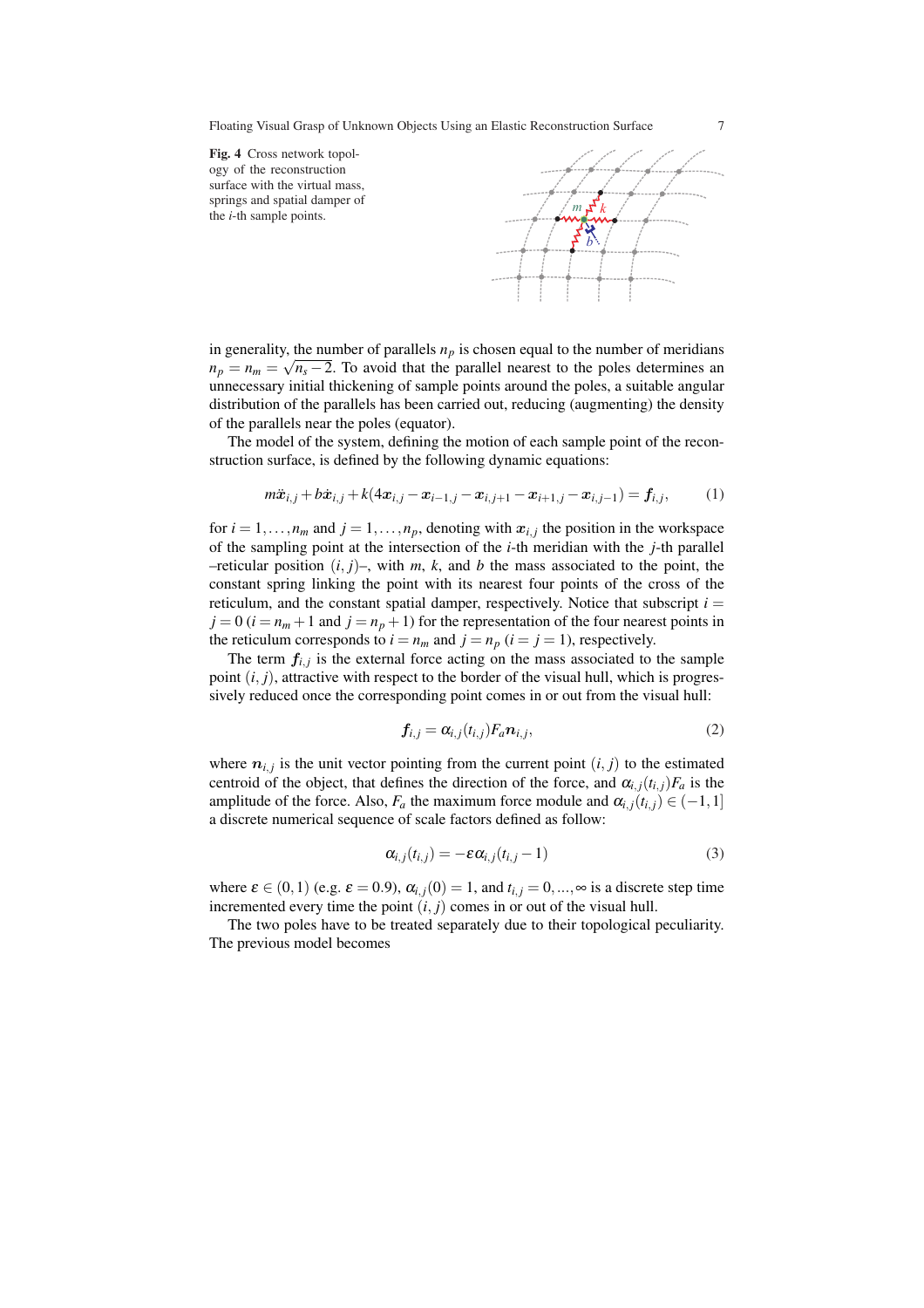Fig. 5 Steps of the object surface reconstruction process.



$$
m\ddot{x}_n + b\dot{x}_n + k(n_m x_n - \sum_{j=1}^{n_m} x_{1,j}) = f_n
$$
 (4)

for the north pole, and

$$
m\ddot{\boldsymbol{x}}_s + b\dot{\boldsymbol{x}}_s + k(n_m\boldsymbol{x}_s - \sum_{j=1}^{n_m} \boldsymbol{x}_{n_p,j}) = \boldsymbol{f}_s
$$
\n(5)

for the south pole, where the subscripts *n* and *s* indicate quantities refereed to the north and south pole, respectively.

The stability of the system, for any non-trivial initial condition of the sphere, leads the reconstruction elastic surface to contract toward its center of mass until the visual hull is intersected. The dynamic evolution of the system reaches the equilibrium when the shape of the surface produces a dynamic equilibrium between the elastic forces generated by the grid and the repulsive forces depending on the contours of the visual hull. The result is that the initial elastic reconstruction sphere shapes itself on the unknown object.

The accuracy of the reconstruction process depends on the number of views, on the distribution of the observation stations, and on the density of points of the reconstruction sphere. On the other hand, the computational time of the algorithm increases if *n* and/or  $n<sub>s</sub>$  are increased. However, considering that the final goal of the process is the object grasping and not the model reconstruction, which can be considered as a secondary outcome of the proposed method, the accuracy of the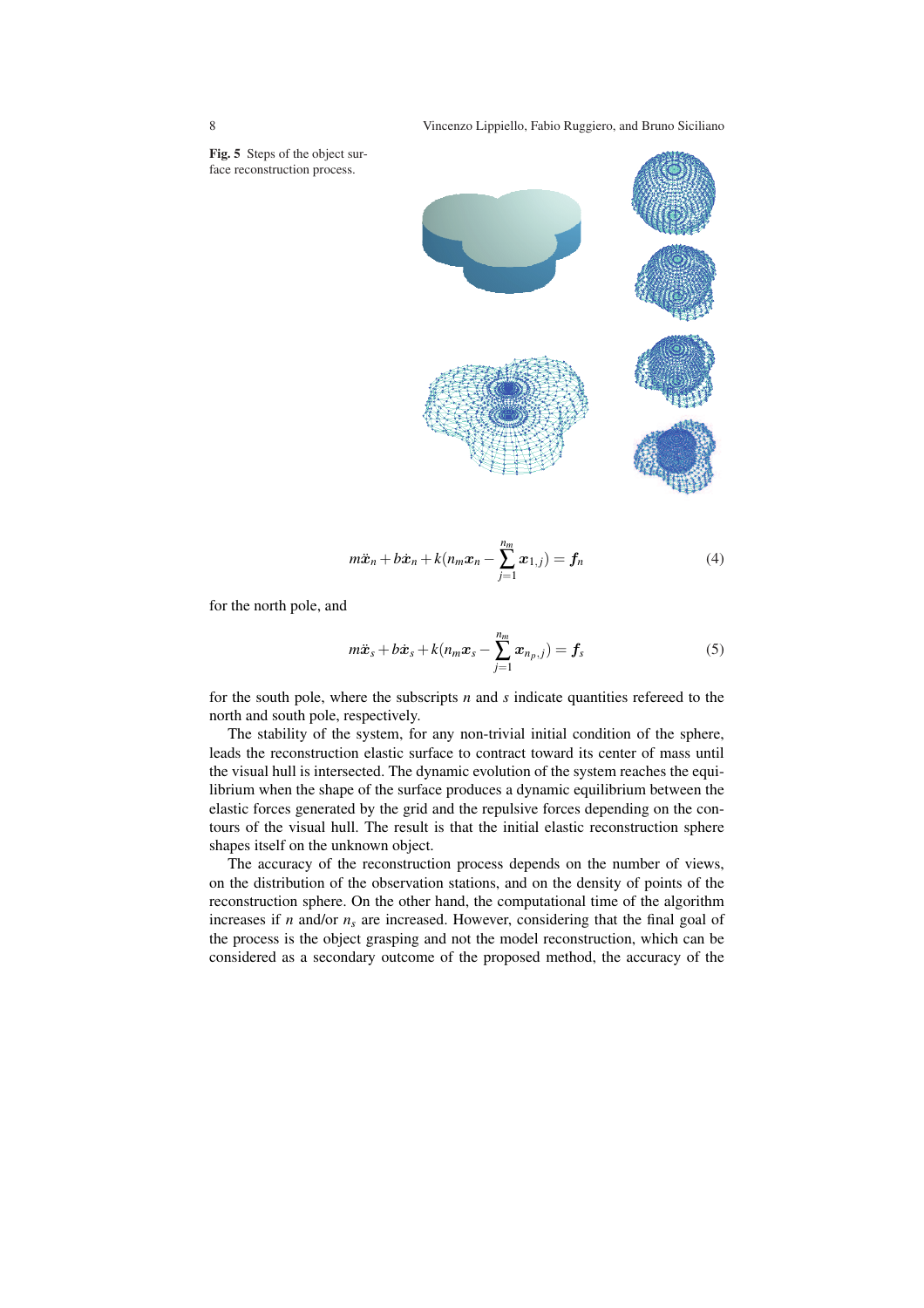Floating Visual Grasp of Unknown Objects Using an Elastic Reconstruction Surface 9

Fig. 6 Floating visual grasp.



reconstruction process needs only to be adequate for the requirements of the grasp planner algorithm.

In Fig. 5 some images showing intermediate steps of the reconstruction algorithm of a synthesized object are shown, with parameters:  $\alpha_1 = 45^\circ$ ,  $\alpha_2 = 80^\circ$ ,  $n_1 = 4$ ,  $n_2 = 8$ , and  $n_s = 1602$ .

### 4 LOCAL GRASP PLANNER

The current estimation of the object surface, which is stored in a buffer and is employed by the local grasp planner for updating the fingertips trajectories, is continuously updated during the dynamic evolution of the elastic surface. The local grasp planner, in accordance with the current reconstructed object surface, generates the fingertips trajectories in a floating manner, keeping a fixed *floating safety distance*  $\delta_f$  between the fingers and the corresponding sample point along the outgoing normals, on the basis of suitable quality indices (see Fig. 6).

Namely, starting from the initial grasp configuration, chosen as described in the previous sections, the planner generates the motion of the fingers from the current position to a new point of the updated surface. In particular, the contact points of the grasp are first "virtually" moved to the updated surface, achieving an initial "target" grasp configuration. Then, for each contact point of the current target grasp configuration, the contour made by the eight neighboring points of the surface is selected. Considering the contours of all the contact points, the set of all the combinations of possible reachable grasp configurations is evaluated on the basis of suitable quality measures. If the current grasp configuration of the set has a value better than the value of the target configuration, this is chosen as the new target grasp configuration, establishing "de facto" the motion direction of each finger, as shown in Fig. 7.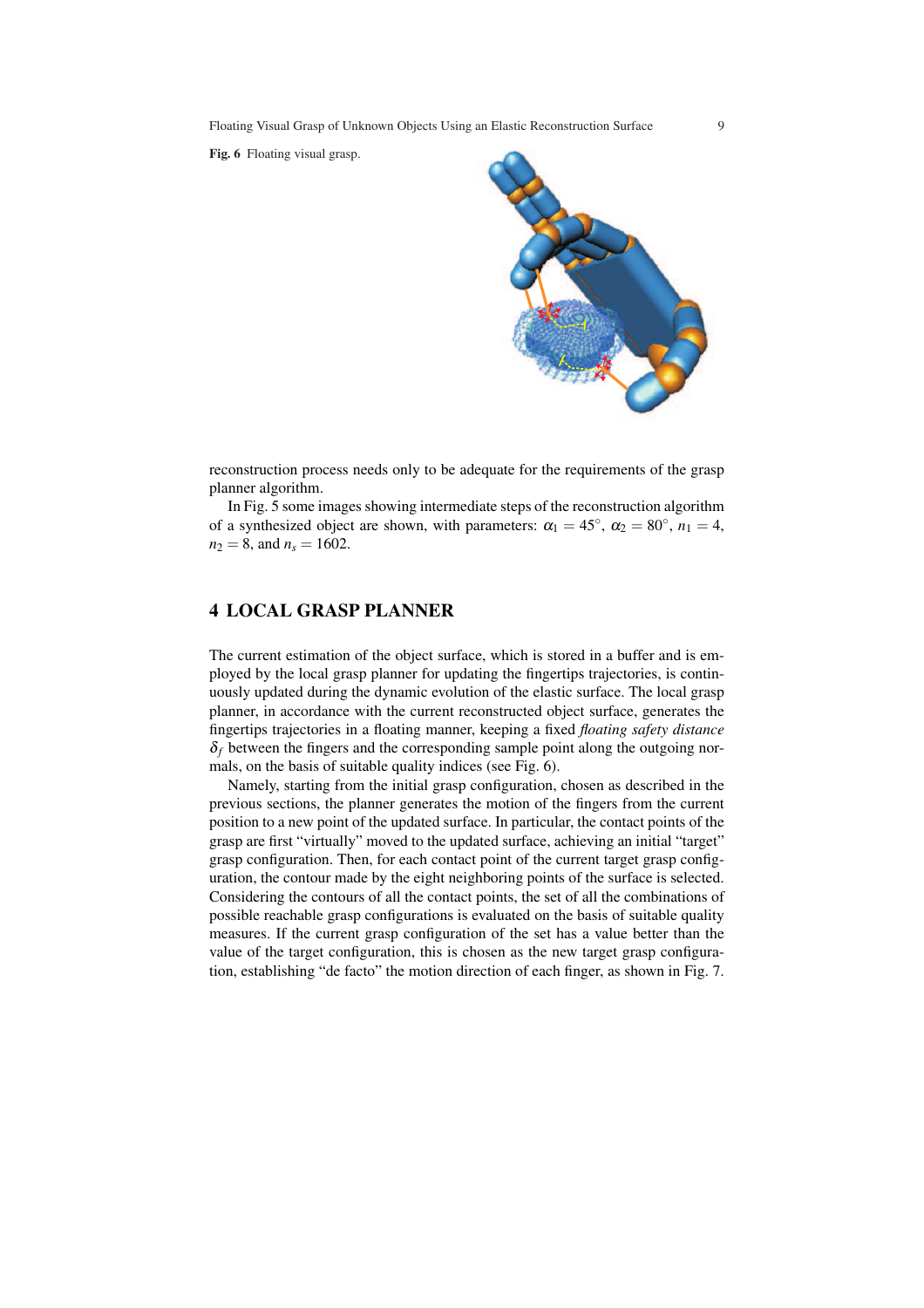Fig. 7 Contour of neighbor points of the current target grasp point.



The process is repeated in a recursive manner until there are no more improvements of the quality measures, and it restarts at the next step time. The whole process ends when the object reconstruction algorithm reaches an equilibrium and the planner computes the final grasp configuration. Hence, the safety floating distance  $\delta_f$  is progressively reduced to achieve the desired grasp action.

The floating distance is used to avoid collisions of the fingers with the object during the object reconstruction and approach, and before the final grasp configuration is reached. Moreover, the final progressive reduction of the floating distance implies that each fingertip moves perpendicularly to the surface.

Notice that only few points are considered as candidates for the next grasp configuration, so that the number of combinations to be inspected is limited, resulting in a computationally fast algorithm; moreover, a certain number of grasp configurations are discarded during the evaluation process. Namely, a *local kinematic index* is used to discard all the candidate grasp configurations that cannot be reached. Then, a *global kinematic index* is adopted to discard all the configurations causing finger collisions or lack of manipulability for the hand. Finally, a *grasp quality measure* is applied to the remaining configurations to evaluate possible improvements of the grasp quality.

The computational efficiency of the local planner jointed with the possibility to be executed in parallel with the reconstruction algorithm, eventually on two different elaboration units, resulting in a faster solution with respect to traditional methods, which first reconstruct the object and then plan the grasp on the whole knowledge of the environment.

In the next subsections, the quality indices and the finger trajectory planner are presented.

## *4.1 Local and global kinematic indices*

On the basis of the finger kinematics, the local kinematic index allows discarding all the candidate contact points that cannot be reached. With reference to a single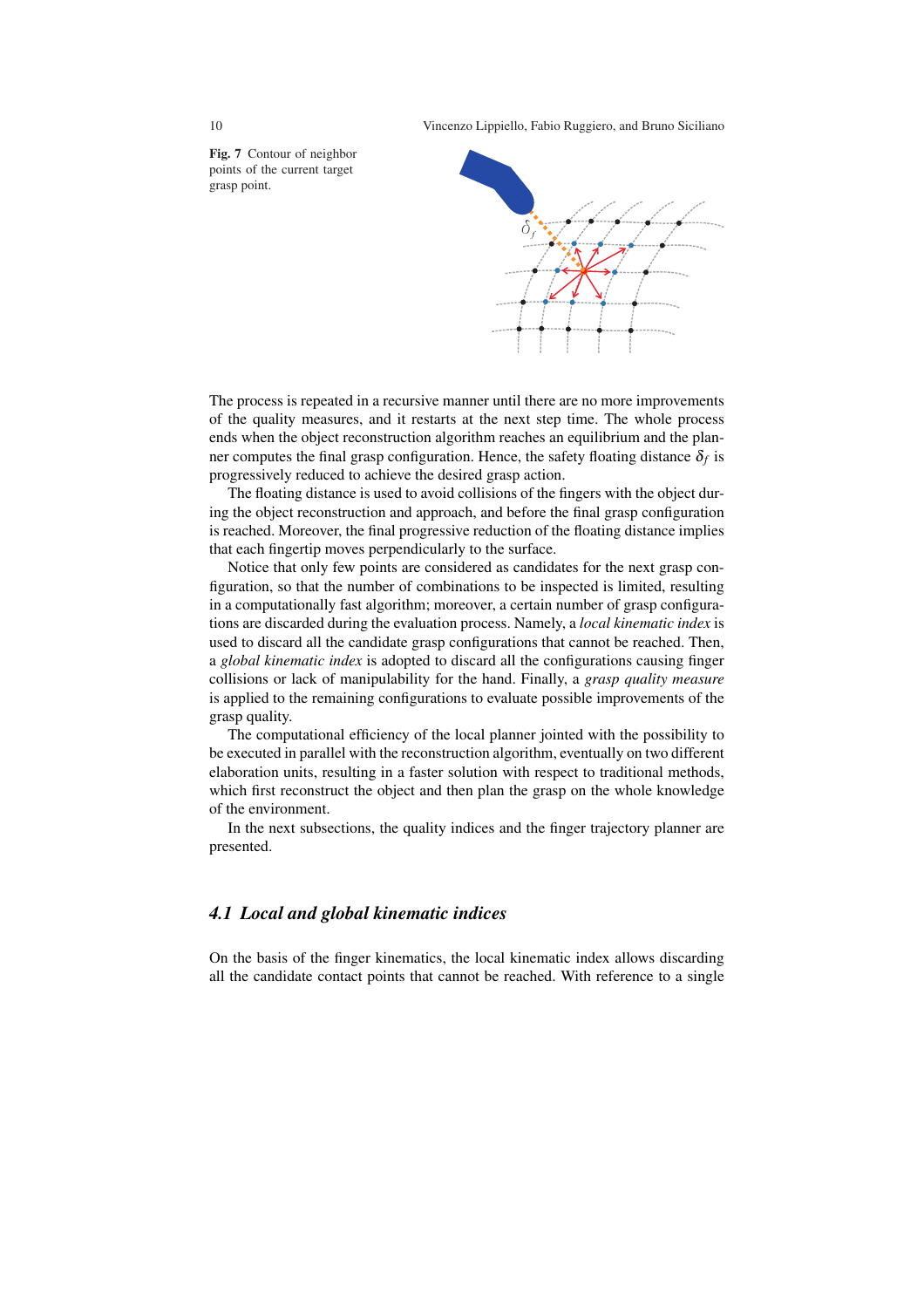contact point and finger, the kinematic test is carried out for all the contour points (see Fig.7). Namely, for each point, finger joints are computed using an inverse kinematics algorithm. Hence, those points for which joint limits are exceeded, or that are too close to a kinematic singularity, are discarded. This latter condition is evaluated on the basis of the condition number of the finger Jacobian. Avoiding singularities in the finger Jacobian allows being far from hand singularities.

A standard CLIK algorithm [21] is adopted to compute the inverse kinematics; in particular, the scheme based on the transpose of the Jacobian has been used to achieve a faster computation, together with a Singular Value Decomposition technique for the evaluation of the Jacobian condition number.

For the remaining points of the contour, the global kinematic index computes the distance between the fingers corresponding to all the possible grasp configurations. Hence, all the configurations for which the distances are under a given safety threshold, are discarded.

#### *4.2 Grasp quality measure*

The grasp quality is evaluated only for the configurations that are left after the kinematic tests. The method proposed in [15] is adopted, suitably modified to cope with the discretization of the grasp configurations, assuming neglectable moments and transversal forces. £

Let us denote with  $w =$  $f^T$   $\mu^T$ ]<sup>T</sup> the wrench vector collecting the force **f** and moment  $\mu$ . Assuming that the finger forces are applied along the direction normal to the object surface, the force direction is specified only by the contact point.

Let *W* denote the space of wrenches,  $\mathcal{W}_f$  ⊂ *W* the space of unit forces acting in the grip plane, that is the plane containing the three contact points, through the center of grip,  $\mathscr{W}_{\perp\mu} \subset \mathscr{W}$  the space of pure moments acting along the direction perpendicular to the grip plane. Moreover, let  $g^{-1}(-w)$  denote the set of finger forces which can resist the external wrench w.

Finally, consider the quantity

$$
Q_1 = \min_{\mathbf{w} \in \mathscr{W}_f} \left( \max_{\mathbf{f} \in \mathbf{g}^{-1}(-\mathbf{w})} \frac{1}{\|\mathbf{f}\|_f} \right),\tag{6}
$$

which is a measure of the grasp ability to resist unit forces in the grip plane, and the quantity  $\overline{a}$  $\mathbf{r}$ 

$$
Q_2 = \min_{\mathbf{w} \in \mathscr{W}_{\perp \mu}} \left( \max_{\mathbf{f} \in \mathbf{g}^{-1}(-\mathbf{w})} \frac{1}{\|\mathbf{f}\|_f} \right),\tag{7}
$$

which is a measure of the grasp ability to resist unit moments normal to the grip plane.

The optimal grasp proposed in [15] is defined as the grasp that maximizes  $Q_2$ among all grasps which maximize *Q*1.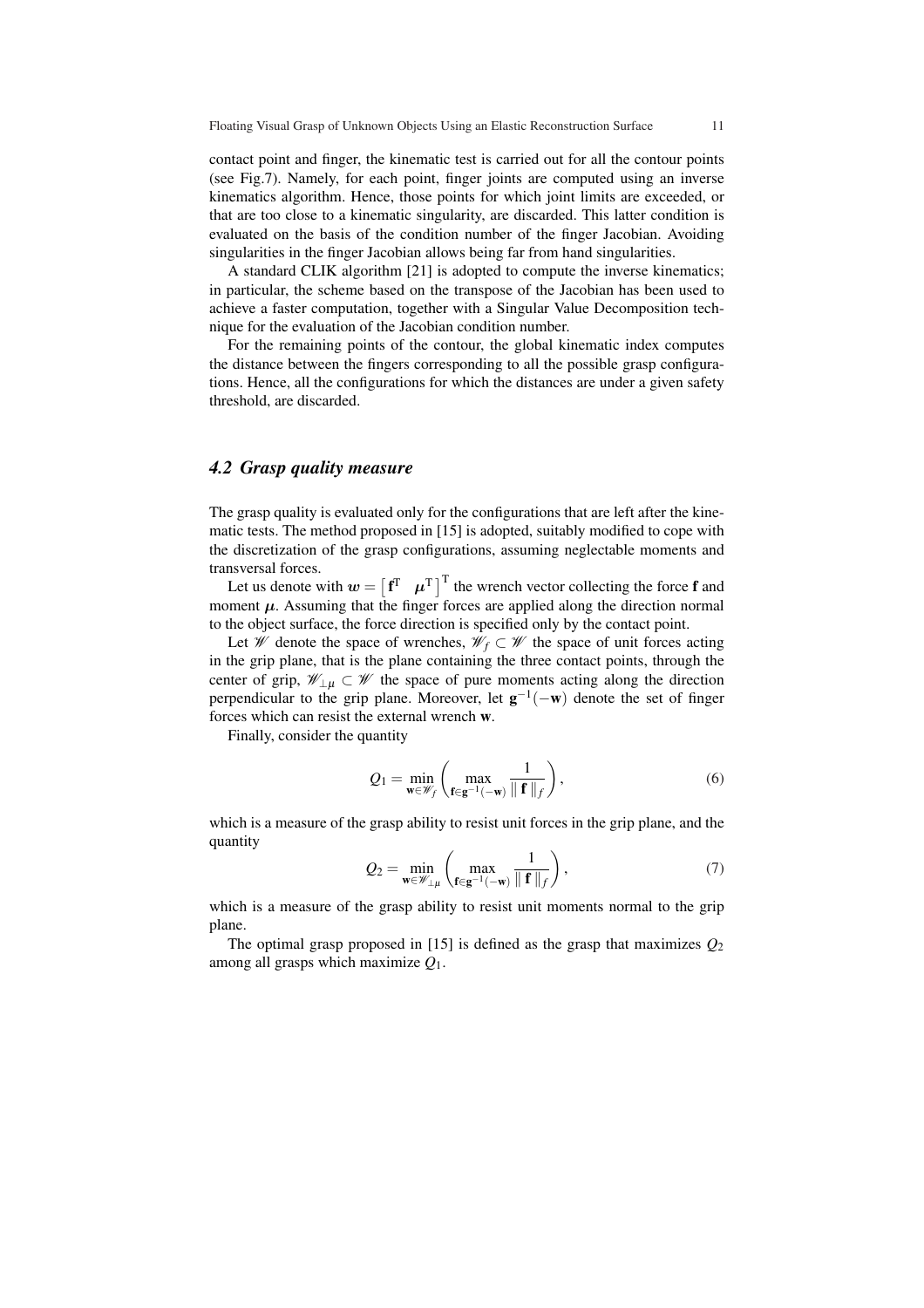It can be proven (see [15]) that the optimum grasp with three fingers in a 2-D case under the above optimal criterion is reached when the normal forces are symmetric, with directions spaced 120° apart. Moreover, this grasp maximizes also the size of the outer triangle, defined as the triangle formed by the three lines perpendicular to the normal finger forces passing through the respective contact points. Under the same criterion, the optimum grasp with three fingers in a 3-D case is achieved when the maximum circumscribing prism-shaped grasp, that has the largest outer triangle, is selected among the grasps where the normal finger forces lie within the same grip plane and are in equilateral configuration.

Therefore, to reach the optimum in the 3-D case with three fingers, the planner has to seek three points in equilateral configuration on the object surface, so that the normal forces lie in the same grip plane, and for which the circumscribing prism grasp is maximum.

In the case presented in this paper, since the reconstructed object surface is sampled by points/masses, the above method cannot be directly applied. Differently from the continuous case, due to the presence of a finite set of sampled points, the existence of a "grip plane" containing all the normal forces is not guaranteed. This is mainly due to the fact that, because of the discretization, the surface normals are an approximation of the real ones. Considering that the optimal criterion requires that the desired normals have to be spaced 120◦ apart, a discretized implementation of the method of [15] is proposed here.

For each candidate configuration of three grasp points, the normal directions are estimated on the basis of the available point-wise approximation of the surface. Then, the unit vector normal to the grip plane containing the three points is evaluated. Denoting with  $\vartheta_j$  the angle between the direction of the normal force applied to point *j* and the direction normal to the grip plane, a Coplanarity Error Index (*CEI*) can be defined as follow:

$$
CEI = \frac{\sum_{j=1}^{3} |\vartheta_j - 90^{\circ}|}{3}.
$$
 (8)

Obviously, the closer *CEI* to zero, the more the normal forces lie in the same plane. The definition of a threshold  $\Phi$ <sub>*CEI*</sub> allows discarding all those configurations having a value of *CEI* higher than  $\Phi$ <sub>*CEI*</sub>; hence, all the remaining grasp configurations are assumed to have forces lying in the same grip plane and can be further processed.

The next step consists in looking for an equilateral grasp configuration. To this aim, for each grasp configuration, the unit vector normal to the object surface at each contact point is projected on the grip plane. Denoting with  $\varphi_j$  the angle between these projections for each of the 3 couple of points of the considered configuration, an Equilateral Error Grasp Index (*EEGI*) can be defined as:

$$
EEGI = \frac{\sum_{j=1}^{3} |\varphi_j - 120^{\circ}|}{3}.
$$
 (9)

Clearly, the closer *EEGI* to zero, the nearer the configuration to an equilateral grasp. The definition of a threshold  $\Phi_{EEGI}$  allows discarding all those configurations with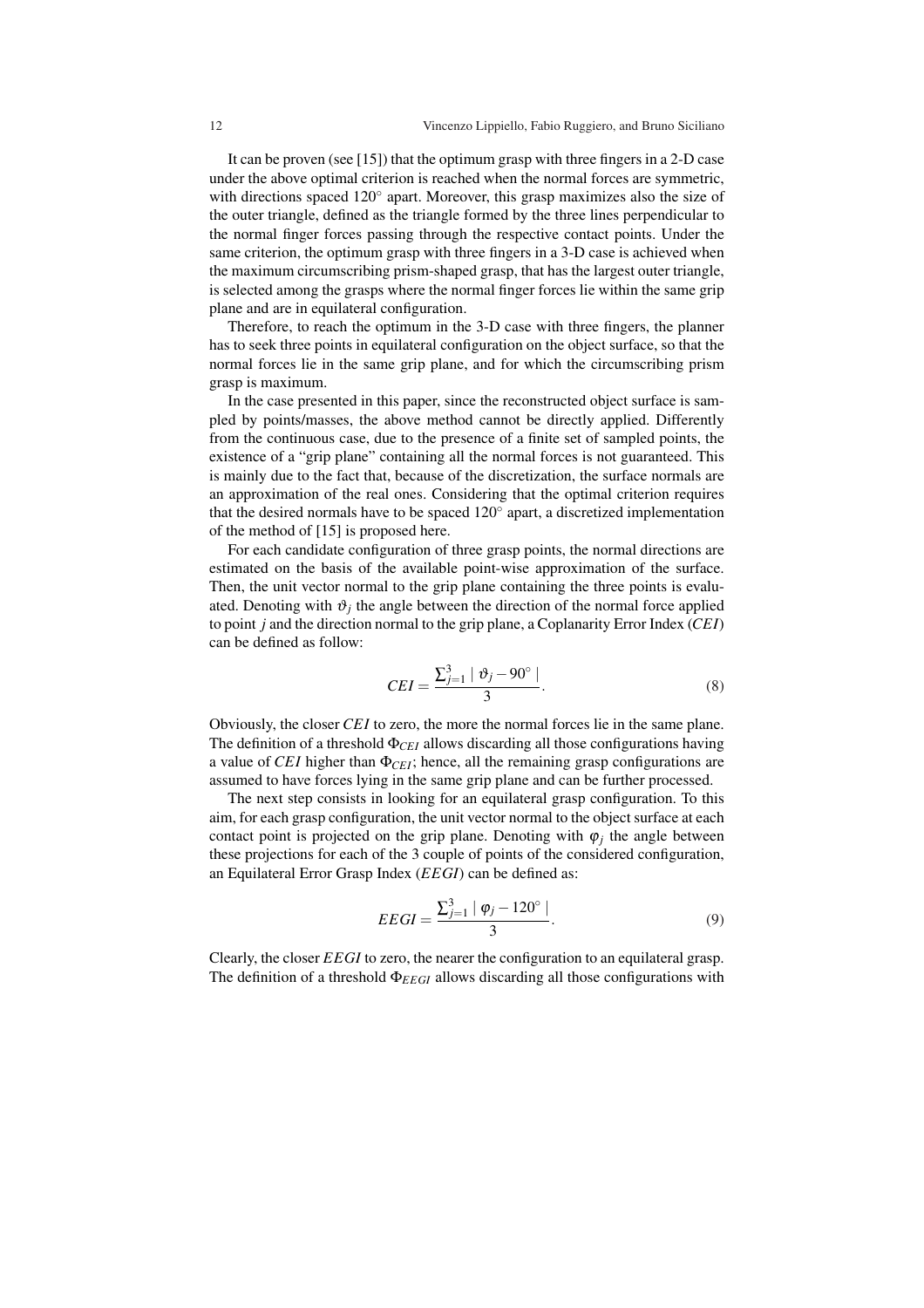a value of *EEGI* higher than Φ*EEGI*; hence, all the remaining grasp configurations are assumed to be equilateral.

Among all the equilateral configurations, the maximum circumscribing prism has to be found; if the grasp configuration associated with the largest prism is different from the current target configuration, this is taken as the new grasp configuration.

Notice that, in the case that the grasp configuration changes, the whole process starts again with the new contact points, by considering the new contours and applying the complete sequence of index-based tests starting from the kinematic ones. The algorithm stops if the best grasp configuration remains unchanged at the end of the optimization process, or in the case that all the candidate grasp configurations are discarded during the process.

#### *4.3 Finger trajectory planner*

The local grasp planner produces a sequence of intermediate target grasp configurations at each iteration of the object reconstruction algorithm. These end with the optimal grasp configuration (in local sense), as illustrated in Fig. 6. The intermediate configurations are used to generate the finger paths.

Namely, the sequence of intermediate configurations is suitably filtered by a spatial low-pass filter in order to achieve a smooth path for the fingers on the object surface. To this purpose, notice that only the final configuration needs to be reached exactly, while the intermediate configurations can be considered as via points.

With respect to the smooth paths through the points of the filtered configurations, the actual finger paths generated by the finger trajectory planner keep a floating distance  $\delta_f$  along the normal to the surface (as explained in Section 4). This feature produces a floating effect of the fingers over the reconstructing object surface during the reconstruction process while they move according to the deformation of the reconstruction sphere. When the final configuration is reached, this safety distance is progressively reduced to zero, producing the desired grasp action.

#### 5 SIMULATIONS

The proposed method has been tested with simulations using synthesized objects. The first used object is shown in Fig. 5, while for the trajectory planning only the first three fingers of the virtual hand shown in Fig. 6 have been considered.

The dynamic parameters of the reconstruction sphere have been chosen as follows: the total mass of the sphere  $M = 10^{-3}$  kg,  $k = 0.3 \cdot 10^{-3}$  *N/m, b* = 0.09 · 10−<sup>3</sup> *Ns*/*m*, and *F<sup>a</sup>* = 5 *N*.

By setting  $\Phi_{CEI} = 15^\circ$  and  $\Phi_{EEGI} = 10^\circ$ , the grasp configuration and the finger trajectories are those of Fig. 8. The final grasp configuration (which can be proven to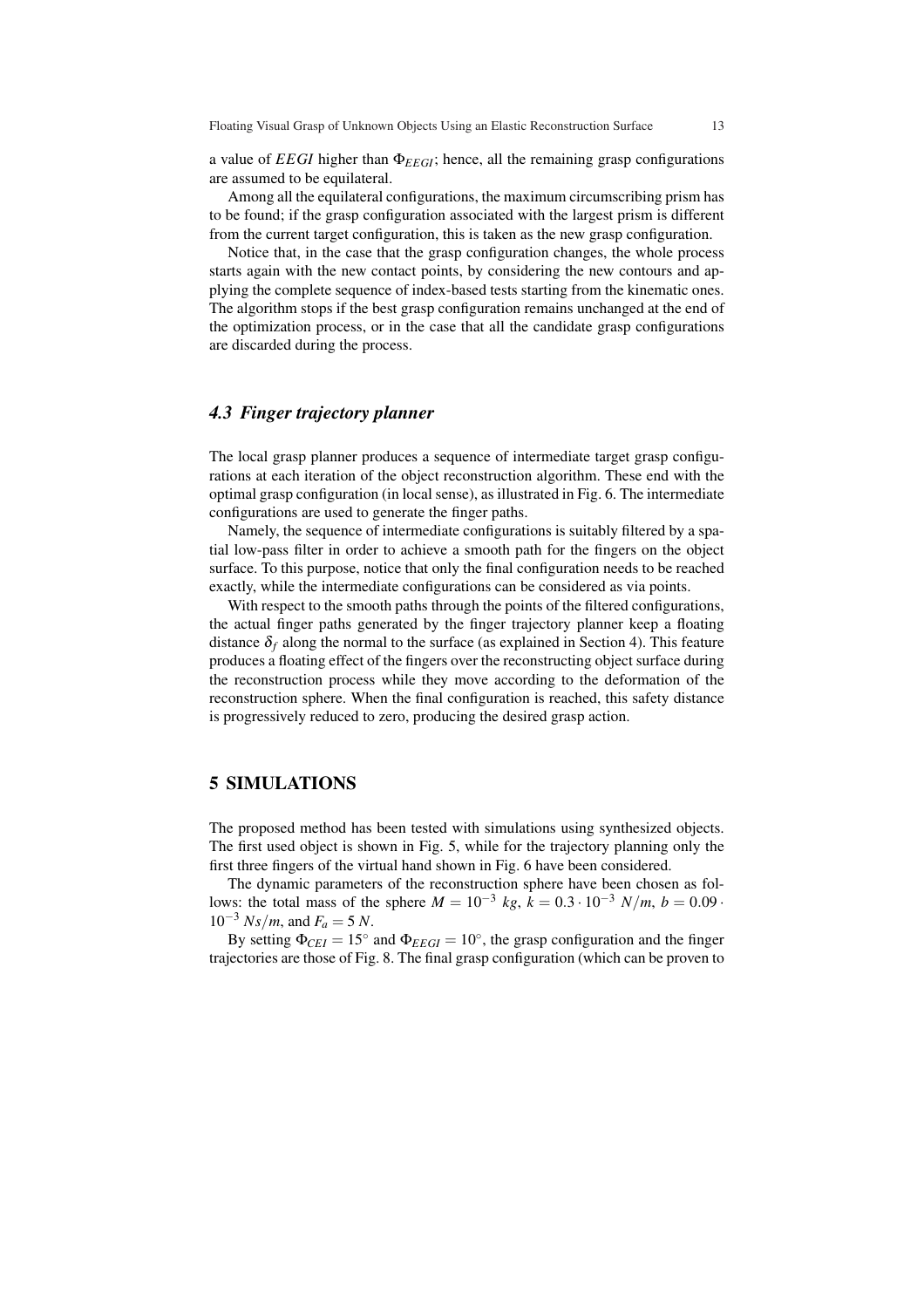

be the global optimal grasp configuration) is characterized by the values  $CEI = 13°$ and  $EEGI = 2.2^\circ$ .

A prism with smooth lateral corners has also been considered. The grasp configuration and the corresponding trajectories are shown in Fig. 9. The values  $CEI = 9.9^{\circ}$ and  $EEGI = 1.04^\circ$  are obtained in the final configuration. Remarkably, an equilateral symmetry is achieved in the final grasp configuration: two fingers are placed on the smooth corners, and the other finger is placed in the middle of the opposite surface. This configuration corresponds to an opposite grasp ensuring force closure; as before, it can be proven that this grasp configuration is optimal also in a global sense, although the proposed approach can only guarantee that a local minimum is achieved.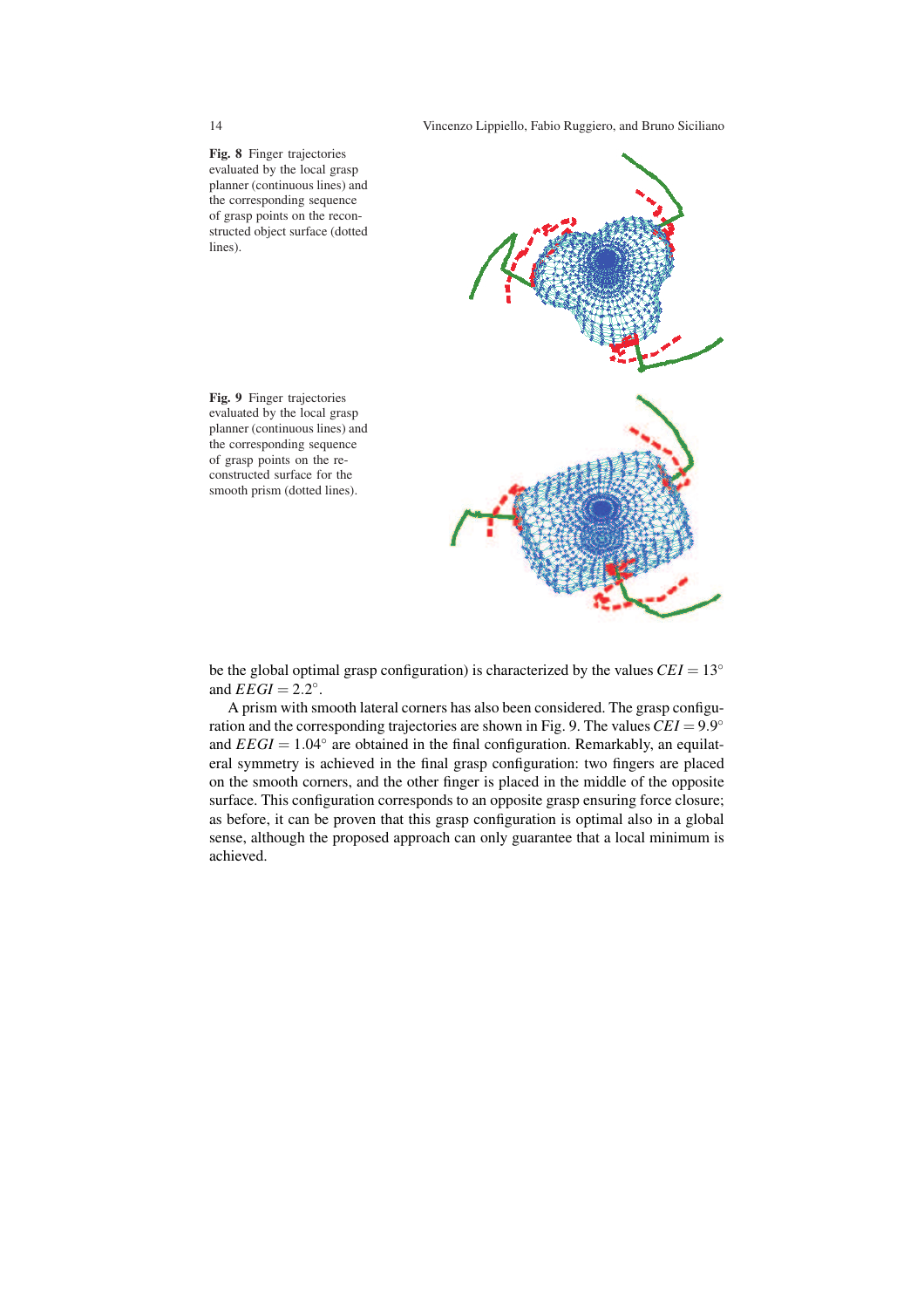#### 6 CONCLUSION AND FUTURE WORK

#### *6.1 Conclusion*

A new method for fast visual grasp of unknown objects has been presented. The proposed method is composed of a fast iterative object surface reconstruction algorithm and of a local optimal grasp planner, which evolve in a synchronized parallel way. An eye-in-hand camera is adopted to acquire the images used by the reconstruction algorithm. A reconstruction elastic sphere sampled with points furnished of mass and linked with each other by springs, which is virtually placed around the object, dynamic evolves collapsing towards the visual hull of the object. An attractive force pushes each mass to the visual hull and is progressively reduced when the visual hull has been reached. During the reconstruction process, the planner moves the fingertips, floating on the current reconstructed surface at a safety distance, according to local and global kinematic indices and grasp quality measures. The effectiveness of the proposed method has been shown in simulation.

#### *6.2 Future Work*

The adoption of suitable pre-shaping techniques, that could be helpful also for the determination of the grasp as explained in [23], for the choice of the initial grasp configuration, which is based on visual information, may be a further improvement of the proposed algorithm. Moreover, quality indices connected to the tasks to be performed by the hand with the object and the adoption of other kinematic constraints, e.g. collision avoidance of the object with the hand's palm, could be considered. Finally, the extension of the proposed approach to the case of more than three fingers or to bi-manual manipulation, with the adoption of suitable quality measures, will be investigated.

Acknowledgements The research leading to these results has been supported by the DEXMART Large-scale integrating project, which has received funding from the European Community's Seventh Framework Programme (FP7/2007-2013) under grant agreement ICT-216239. The authors are solely responsible for its content. It does not represent the opinion of the European Community and the Community is not responsible for any use that might be made of the information contained therein.

## References

1. C. Borst, M. Fischer and G. Hirzinger, "Calculating hand configurations for precision and pinch graps", *IEEE/RSJ Confonference on Intelligent Robots and Systems*, Lausanne, 2002.